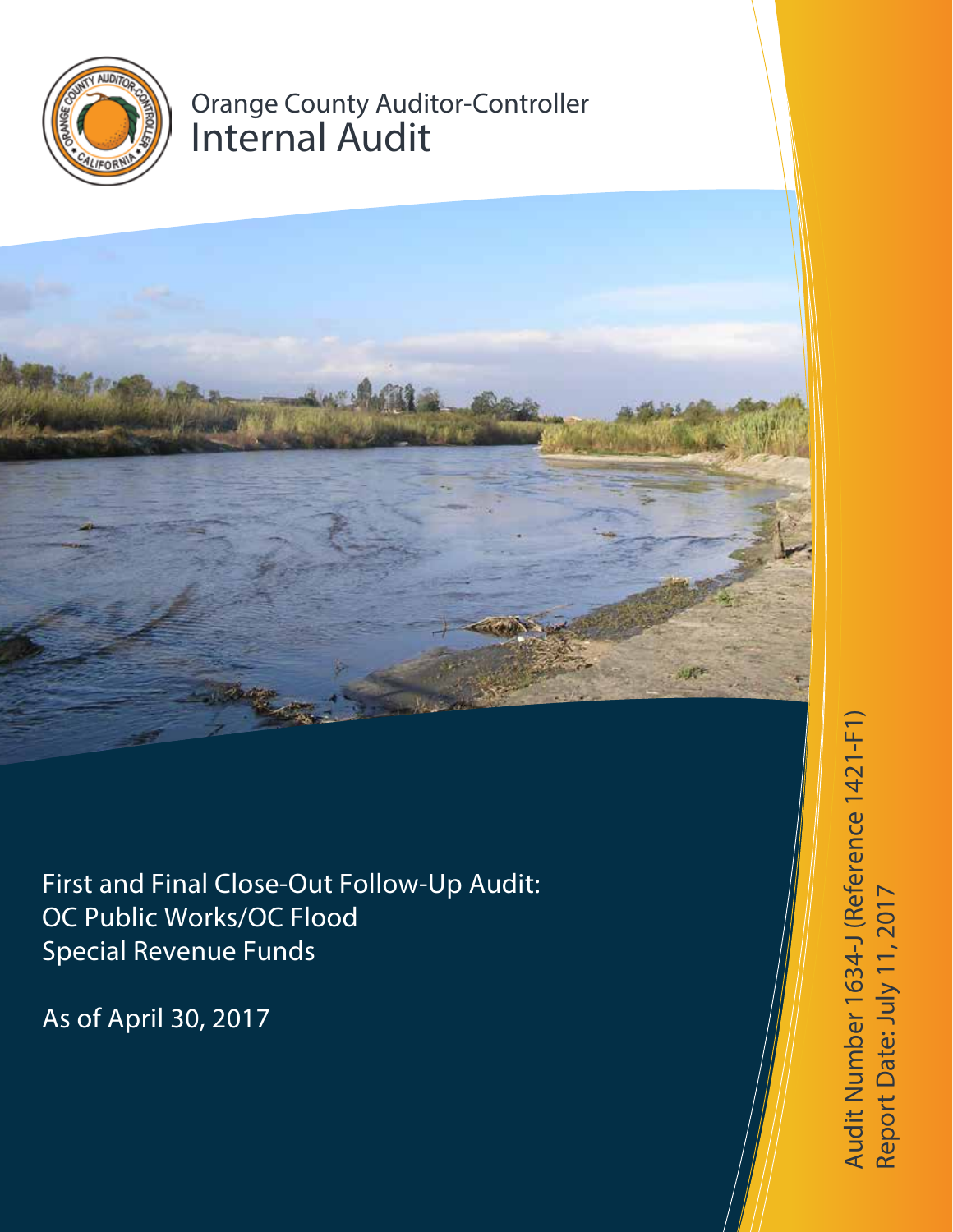

**Eric H. Woolery, CPA Orange County Auditor‐Controller**

**Scott Suzuki, CPA, CIA, CISA Assistant Director Raquel Zubi, CPA Auditor II**

**Toni Smart, CPA Director, Internal Audit**

**12 Civic Center Plaza, Room 200 Santa Ana, CA 92701**

Auditor‐Controller Website www.ac.ocgov.com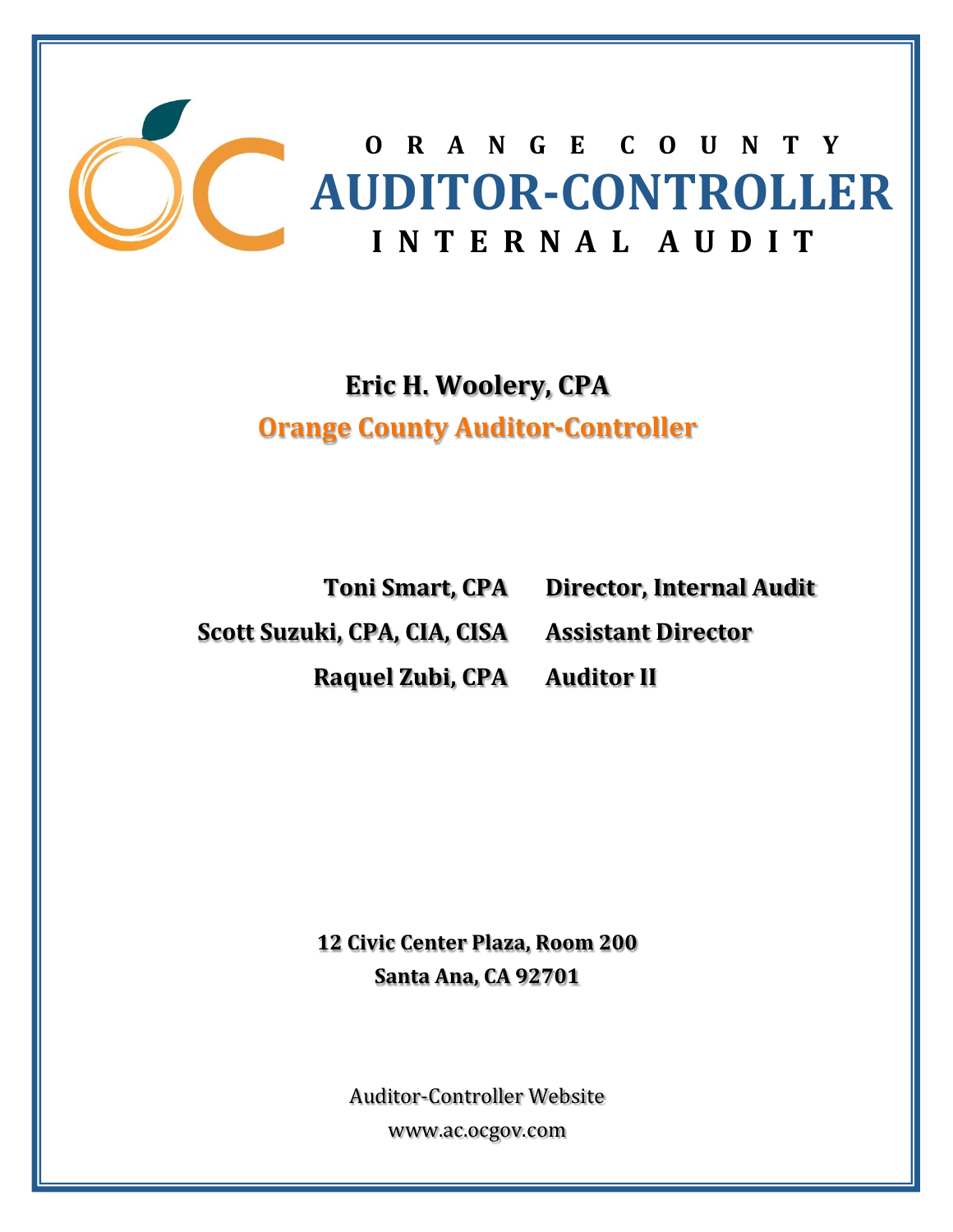

**ERIC H. WOOLERY, CPA**  AUDITOR-CONTROLLER



# **Transmittal Letter**

**Audit No. 1634-J (Reference 1421-F1)** 

**July 11, 2017** 

- **TO:** Shane Silsby, Director OC Public Works
- **SUBJECT:** First and Final Close-Out Follow-Up Audit: OC Public Works/OC Flood Special Revenue Funds Original Audit No. 1421, Issued August 8, 2016

We have completed our First and Final Close-Out Follow-Up Audit of OC Public Works/OC Flood Special Revenue Funds as of April 30, 2017. Our final report is attached for your review.

I submit an **Audit Status Report** quarterly to the Audit Oversight Committee (AOC) and a quarterly report to the Board of Supervisors (BOS) where I detail any critical and significant audit findings released in reports during the prior quarter and the implementation status of audit recommendations as disclosed by our Follow-Up Audits. Accordingly, the results of this Follow-Up Audit will be included in future status reports to the AOC and BOS.

Toni Smart, CPA, Director Auditor-Controller Internal Audit Division

# **Attachments**

Other recipients of this report: Members, Board of Supervisors Members, Audit Oversight Committee Eric H. Woolery, Auditor-Controller Frank Kim, County Executive Officer Lilly Simmering, Deputy Chief Operating Officer Robyn Uptegraff, Assistant Director, OCPW Becky Juliano, Deputy Director, OCPW Administrative Services Anna Tutor, Centralized Quality Assurance, OCPW Tonya Riley, Director of Satellite Accounting Operations, Auditor-Controller Howard Thomas, Accounting Manager III, OCPW Accounting Services Foreperson, Grand Jury Robin Stieler, Clerk of the Board of Supervisors Macias Gini & O'Connell LLP, County External Auditor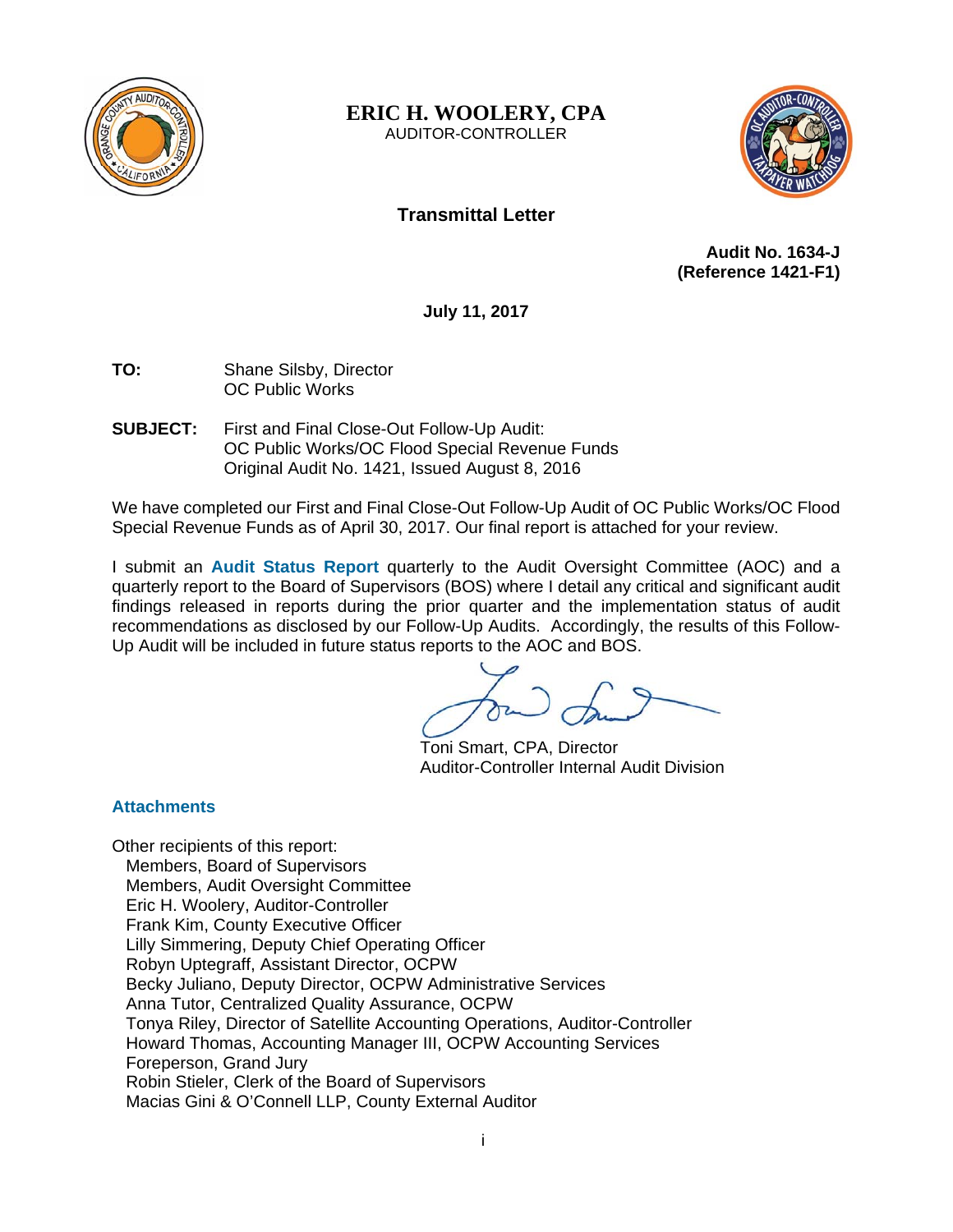

# *First and Final Close-Out Follow-Up Audit: OC Public Works/OC Flood Special Revenue Funds Audit No. 1634-J (Reference 1421-F1)*

**As of April 30, 2017**

| <b>Transmittal Letter</b>        | ĩ.                   |
|----------------------------------|----------------------|
| <b>Internal Auditor's Report</b> |                      |
| <b>SCOPE</b>                     | $\blacktriangleleft$ |
| <b>BACKGROUND</b>                | 1                    |
| <b>RESULTS</b>                   | 1                    |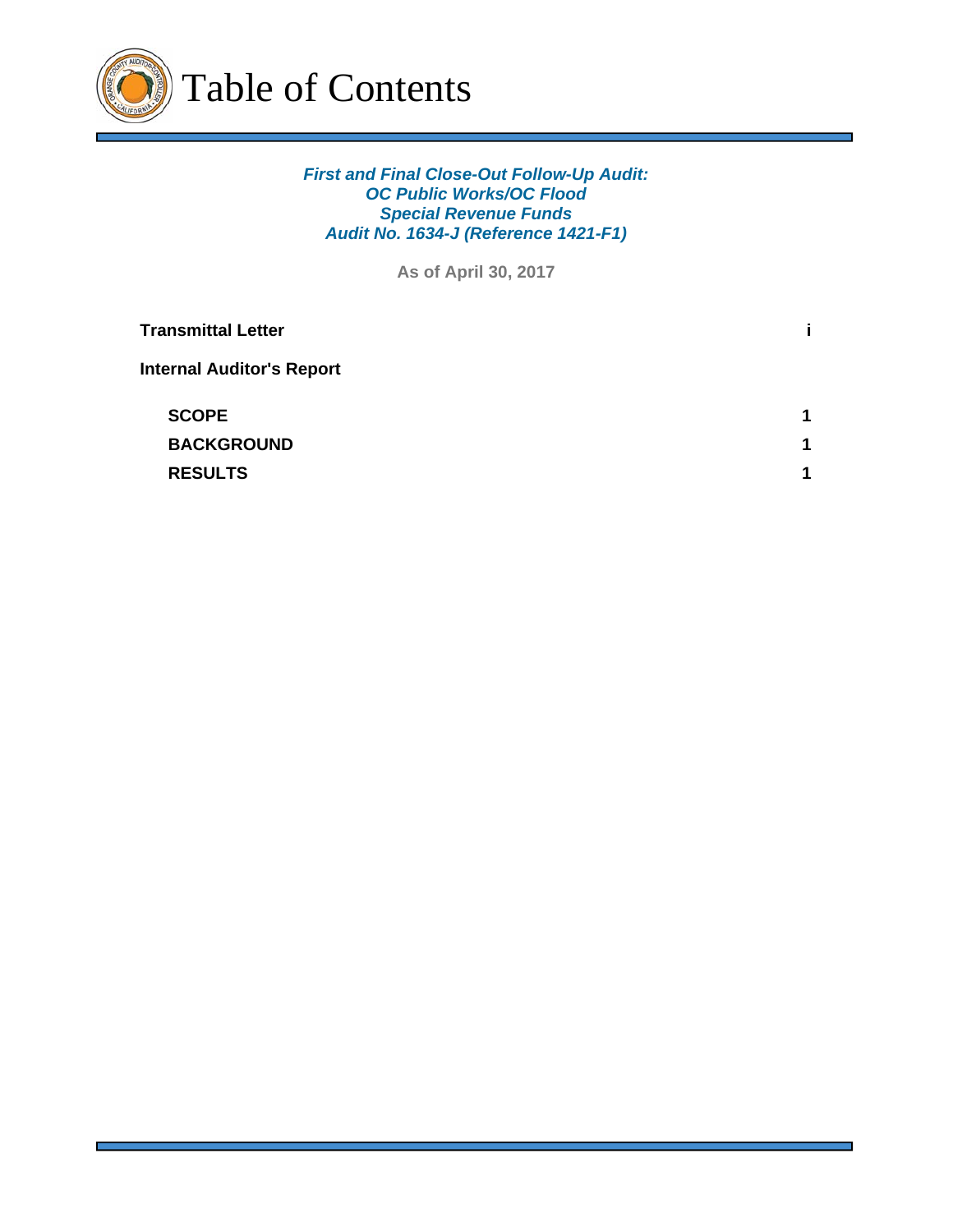

**Audit No. 1634-J July 11, 2017** 

| <b>Audit No. 1634-J</b> |  |
|-------------------------|--|
| (Reference 1421-F1)     |  |

| TO: | Shane Silsby, Director |
|-----|------------------------|
|     | <b>OC Public Works</b> |

- FROM: Toni Smart, CPA, Director Auditor-Controller Internal Audit Division
- SUBJECT: First and Final Close-Out Follow-Up Audit: OC Public Works/OC Flood Special Revenue Funds Original Audit No. 1421, Issued August 8, 2016

#### **SCOPE**

We completed a First and Final Close-Out Follow-Up Audit of OC Public Works/OC Flood (OCPW/OC Flood) Special Revenue Funds. Our audit was limited to reviewing actions taken as of April 30, 2017, to implement the **four (4) recommendations** from our original audit.

#### **BACKGROUND**

We conducted a special revenue funds audit and found OCPW/OC Flood had three special revenue funds. Our audit of internal controls over selected special revenue funds administered by OCPW/OC Flood was performed to:

- 1. Evaluate if internal controls were in place to ensure special revenue fund transactions were used for specific purposes.
- 2. Evaluate if internal controls were in place to ensure special revenue fund transactions were valid, adequately supported, processed timely, properly recorded, and that management reviews and approvals related to receiving, disbursing, reconciling, and claiming reimbursements of OC Flood funds were performed.
- 3. Determine if administration of OC Flood special revenue funds was effective and efficient (e.g., no backlogs, duplication of work, benefit in automating manual process).

Our original audit identified **one (1) Significant Control Weakness** and **three (3) Control Findings**.

#### **RESULTS**

Our First Follow-Up Audit found that OCPW/OC Flood **implemented all three of the recommendations they concurred with; however, they did not concur with one recommendation** from the original audit which has been closed. As such, **this report represents the final close-out of the original audit.**

Based on our First Follow-Up Audit, the following is the implementation status of the four (4) original recommendations:

**First and Final Close-Out Follow-Up Audit: OC Public Works/OC Flood Special Revenue Funds Audit No. 1634-J (Reference 1421-F1) Page 1**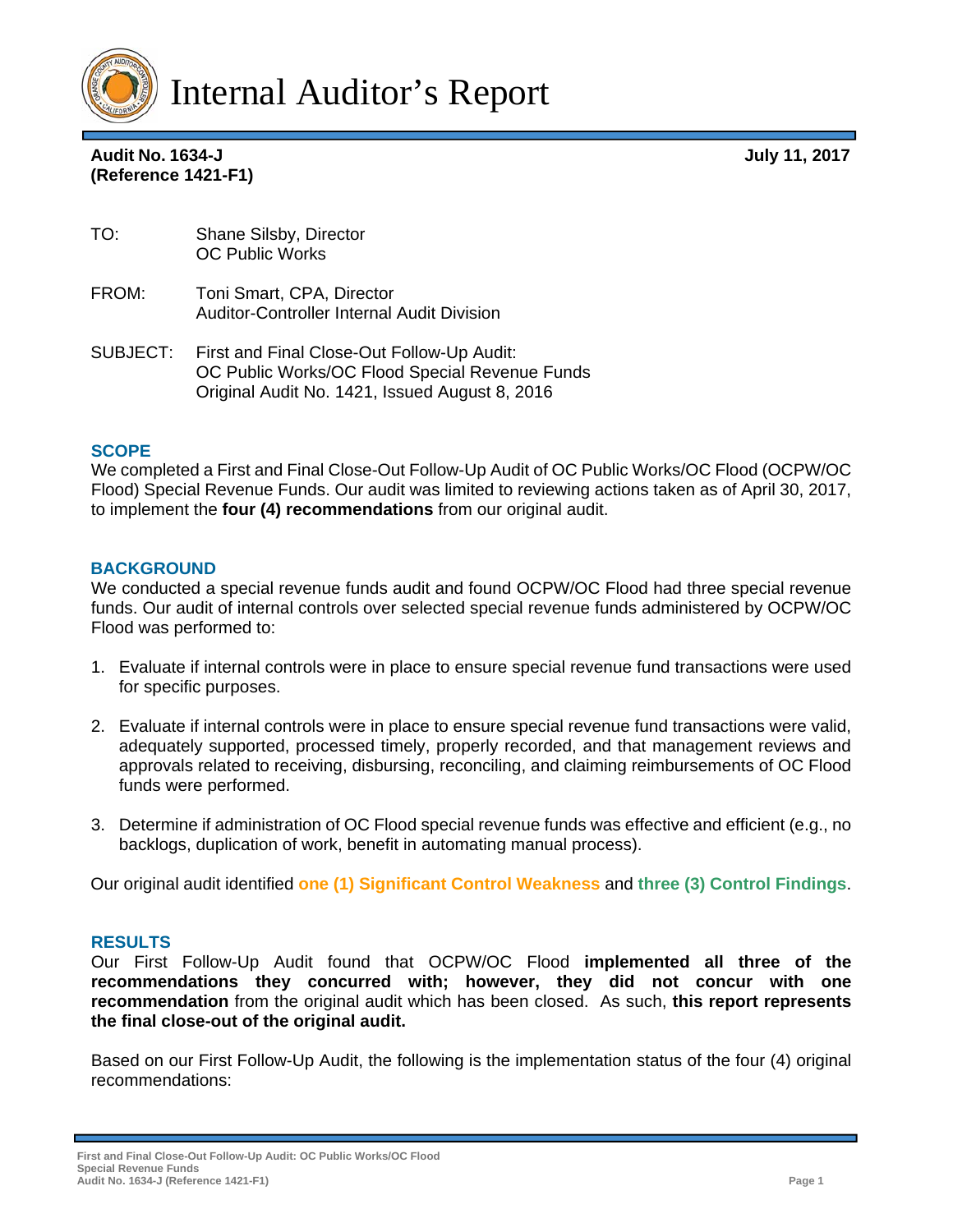

**Finding No. 1 – Policy and Procedures Not in Place to Ensure All Prior Year OC Watersheds' Encumbrance Cancellations are Refunded to OC Flood Fund 400 (Significant Control Weakness)**

**Recommendation No. 1**: OCPW/OC Flood partner with the County Budget Office and the Auditor-Controller to establish a policy to ensure OC Watersheds' prior period encumbrance cancellations are refunded to Fund 400. In addition, the total amount to refund Fund 400 should be determined and transferred back to Fund 400 since OC Watersheds is part of the General Fund and has been receiving funding from OC Flood.

Current Status: **Implemented**. We found that OCPW/OC Flood established a policy to ensure Watersheds' prior period encumbrance cancellations are refunded to Fund 400 and refunded the identified funds, in the amount of \$894,681, for fiscal years 2008-09 through 2014-15. Due to the actions taken by the OCPW/OC Flood, we consider this recommendation implemented.

# **Finding No. 2 – Lack of Sufficient Supporting Records for Operating Transfers from OC Flood Fund 400 to OC Watersheds' Program (County General Fund 100/034) (Control Finding)**

**Recommendation No. 2**: OCPW/OC Flood establish a defined methodology to identify projects that specifically relate to the Act and establish policy and procedures to ensure sufficient supporting records for operating transfers from OC Flood Fund 400 to OC Watersheds' programs are available.

Current Status: **Closed**. OCPW did not concur with our original recommendation; however, we found they have established a methodology to identify new projects related to the Orange County Flood Control Act and they reviewed job numbers to identify projects eligible for funding by the Act. Due to the actions taken by OCPW/OC Flood, we consider this recommendation closed.

# **Finding No. 3 – COFA Documents for OC Flood Funds 400 and 404 Need to be Created and Updated (Control Finding)**

**Recommendation No. 3**: OCPW/OC Flood partner with the Auditor-Controller to establish a COFA for Fund 400 and to update the document for Fund 404 in the current COFA format.

Current Status: **Implemented**. We found that the OCPW/OC Flood submitted COFAs for Funds 400 and 404 that adhere to the current required format. Due to the actions taken by the OCPW/OC Flood, we consider this recommendation implemented.

# **Finding No. 4 – Comprehensive Policy and Procedures Not in Place to Ensure Subvention Claims Are Submitted in a Timely Fashion (Control Finding)**

**Recommendation No. 4**: OCPW/OC Flood adopt written policy and procedures to address the general timeframes for submitting subvention and/or other reimbursable claims and ensure the policy is communicated and made available to all employees.